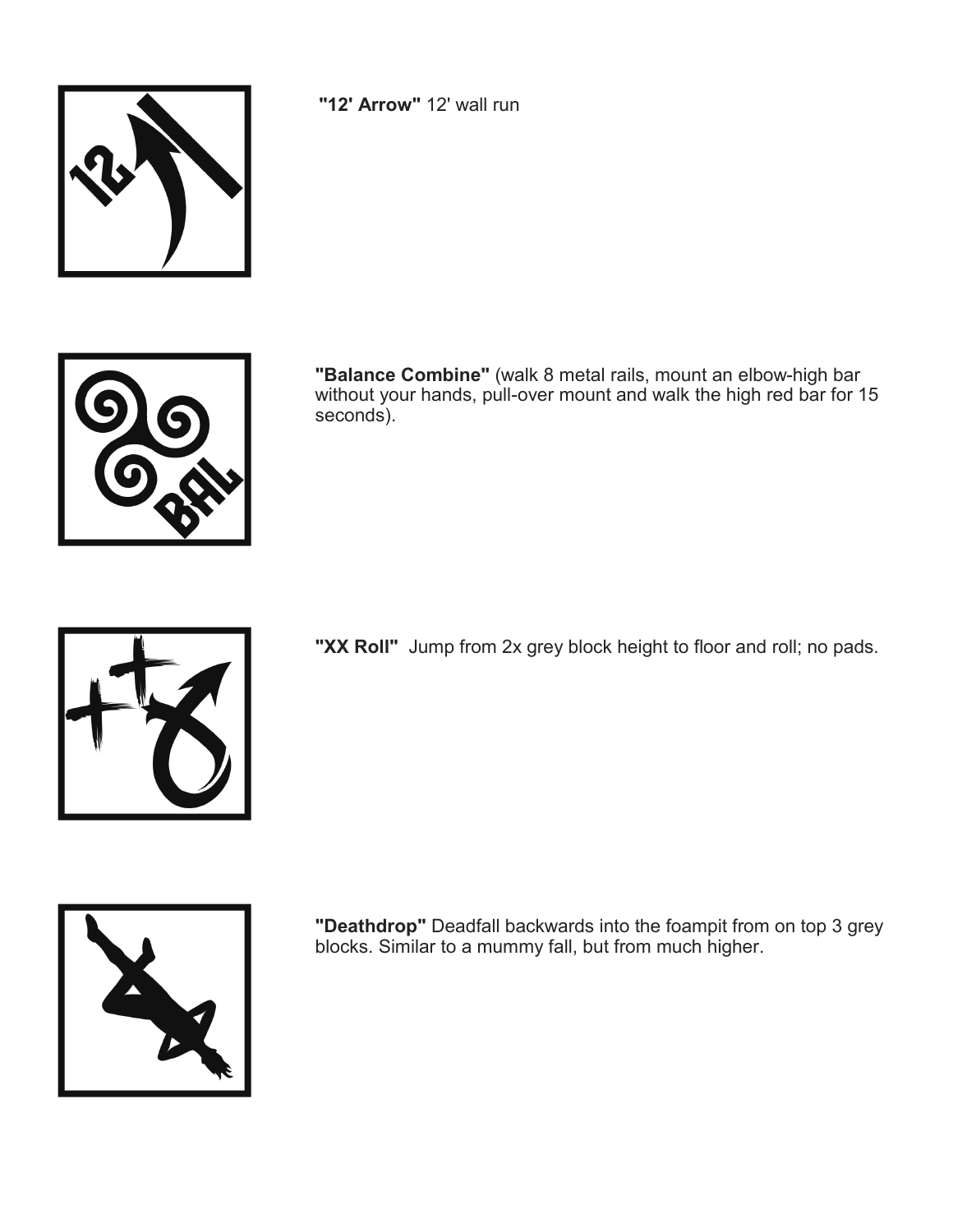

**"King Kong"** Demonstrate mastery of kongs (kong, dash, kash, and double kong. Clear an 8' long obstacle, no feet.)



**"Flying Bullseye"** Precision jump across the high beams and back.



**"Flat Ground Tucks"** Land front and back tucks on the floor.



**"Ninja"** Able to complete an intermediate level course without touching the floor or making a sound. Demonstrates a mastery of soft landings and smooth movement combinations.